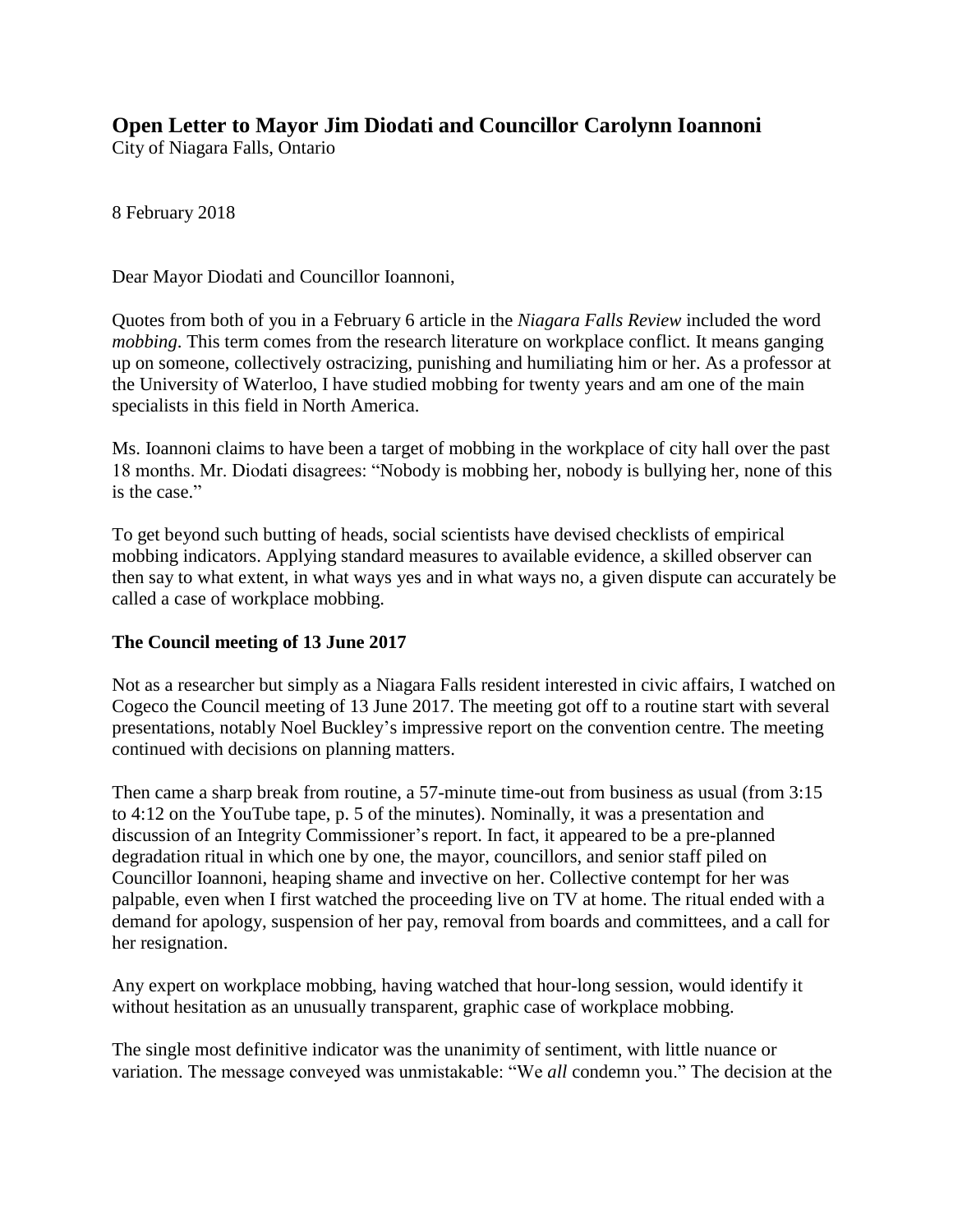end was without a single dissenting vote. Even Councillor Craitor, who had proposed a lighter punishment, signed on.

Indicators confirming that this was no ordinary proceeding but a concerted personal attack include: (a) doubtful legal grounds for the investigation in the first place, namely a code of conduct written for municipal employees; (b) unclear procedures for the investigator's appointment and work; (c) fuzziness of the charges, nondisclosure of details about the alleged offense, the circumstances surrounding it, and any harmful consequences it may have had; (d) unusual timing and suddenness of the incursion on Ms. Ioannoni's position, catching her off guard; (e) personal disparagement of Ms. Ioannoni, as if she were "all bad"; (f) magnification of the alleged offense, a leak from an *in camera* meeting, into something far more serious than it normally is, without supporting evidence; and (g) imposition of draconian punishments beyond those laid down in the relevant legislation.

## **What mobbing does and does not mean**

Dispassionate analysis of the Council proceeding of 13 June 2017 in light of the research literature yields a firm conclusion that this was indeed an instance of workplace mobbing. Ms. Ioannoni's assertion in the *Review* article is correct: she was mobbed by the mayor, her peers on Council, and senior staff. She was the target of an impassioned collective attack, out of proportion to any offense she may have committed.

Accordingly, Mr. Diodati's contention in the *Review* article is incorrect.

This is not to say that Ms. Ioannoni is right and Mr. Diodati is wrong on any or all of the public issues about which their disagreements are well known – the proposal with Ryerson University, for instance, or the development proposed by GR (CAN) Investment Co. In normal politics, each such issue is and should be openly debated and eventually resolved without anybody on Council being demonized or punished. What a mobbing episode like this one signifies is a breakdown of normal politics, nasty personalization of differences of opinion, to the detriment of sound decision-making.

Nor does the recognition that Ms. Ioannoni has been mobbed imply that the mobbers, the perpetrators of the process, were or are bad people. They are not. Each of them deserves respect for having stood for election to municipal office, for having been chosen by the city's voters, and for hard work and attention to the duties of public service. In this instance, they simply got carried away in a destructive direction – as can happen in any workplace.

The mobbing of Councillor Ioannoni suggests, however, independent of the personalities involved, a certain dysfunction in the current administration of our city. It suggests too much personalization of issues and taking of sides, too much groupthink.

In the same *Review* article referred to above, Councillor Wayne Campbell is quoted as saying he had not intended to run in the last election, but that "Jim Diodati called me on a personal basis and asked if I would run and he wanted me on his team."